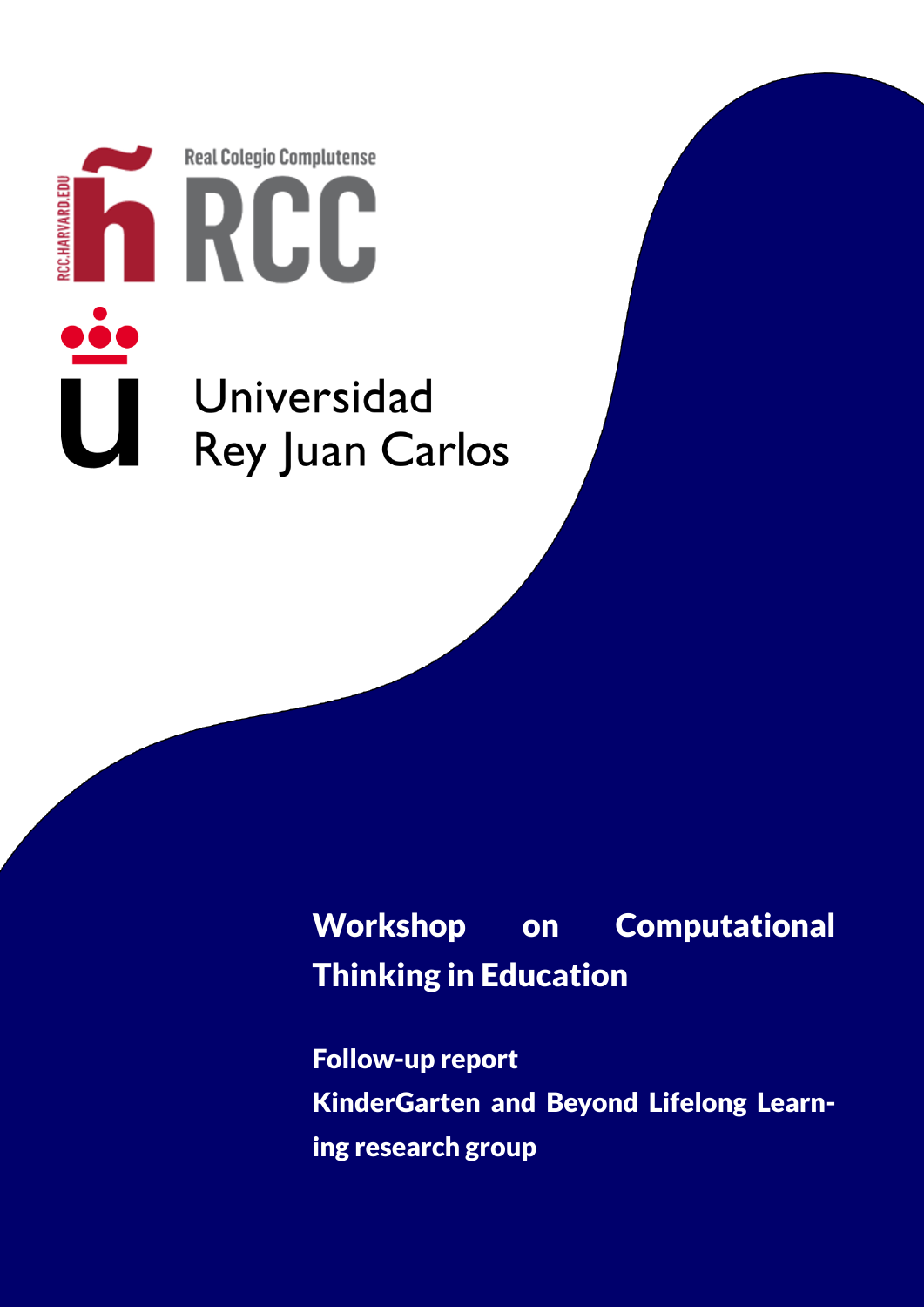# 1 THE WORKSHOP

The Workshop on Computational Thinking in Education, which was held June 23 2016 at RCC Harvard, paid a tribute to the visionaries who 50 years ago started to transform the way computer science is used in education. Top educators and researchers from three different continents shared what they are doing now, 50 years later. Attendants were invited to share their views on the use of computer science and computational thinking in education in the future. A tasting of Spanish wines and food was served at the end of the event.

### 1.1 ORGANIZERS

The workshop was organized by scholars from the Universidad Rey Juan Carlos and the Universidad Complutense de Madrid:

- URJC
	- **–** Gregorio Robles
	- **–** Agustín Santos
	- **–** Jesús Moreno
- UCM
	- **–** Borja Manero

#### 1.2 SPONSORS

The workshop was sponsored by following organizations and research projects:

- Real Colegio Complutense at Harvard
- Universidad Rey Juan Carlos
- eMadrid network of excellence
- NOTRE, network for social computing research
- Cloud4BigData

### 1.3 SPEAKERS

The panel of speakers was formed by researchers from different backgrounds and perspectives. This selection of academics aimed to provide a global vision on the use of computational thinking in education in the past, in the present and also in the near future.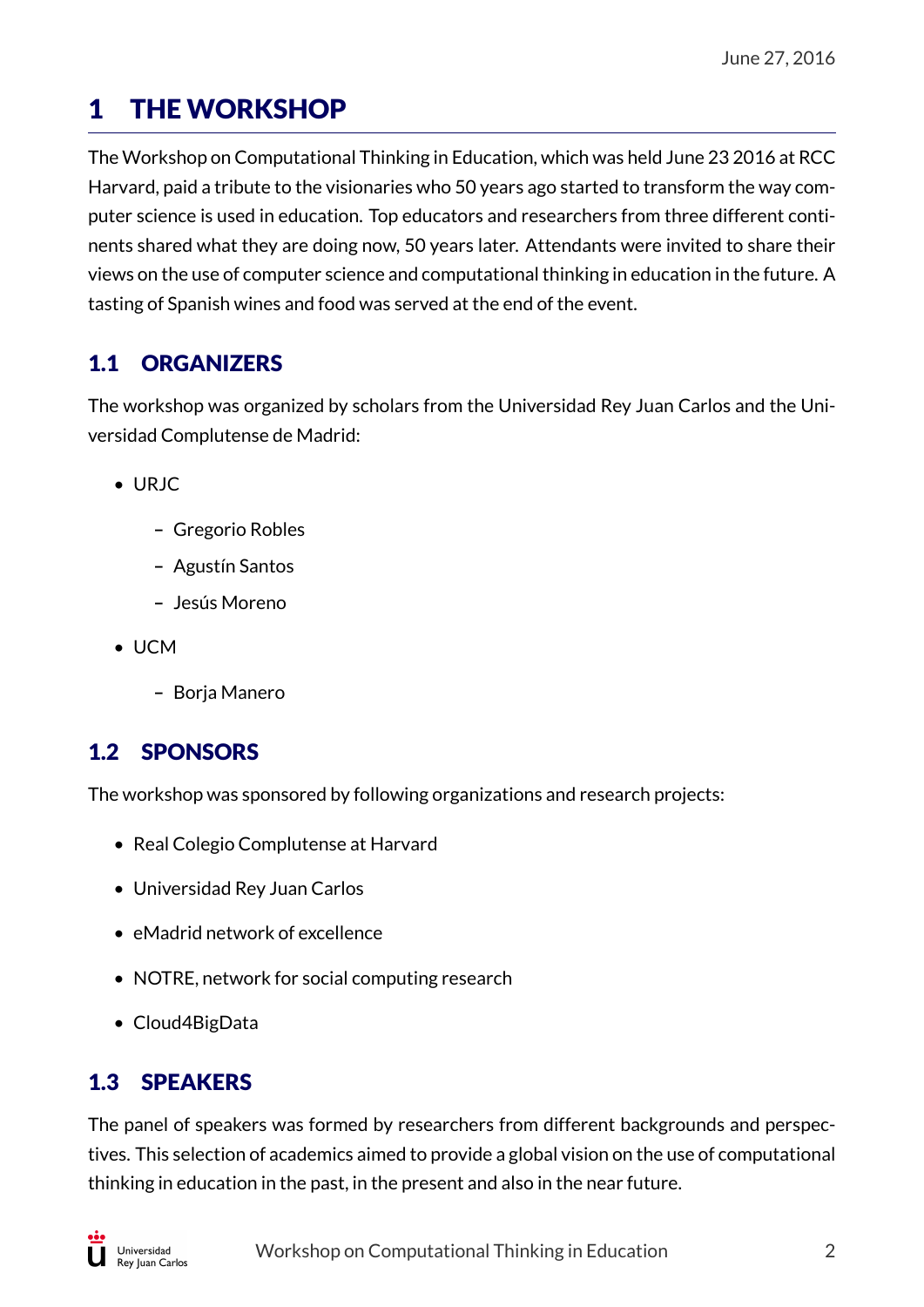- **Cynthia Solomon** is one of those pioneers who we wanted to pay a tribute to with this workshop. She was part of the team that developed Logo, the first programming language designed specifically for children. Cynthia was a founder of Logo Computer Systems and directed the development of Apple Logo, the first commercial version of Logo. In addition, her seminal book Computer Environments for Children was the first comprehensive reflection on computers in education, and her paper with Seymour Papert Twenty Things to do with a Computer is a classic in the field. All these achievements recently made her be awarded with the National Centre for Women and Information Technology Pioneer Award.
- **Richard Millwood** is one of the key figures in Europe when it comes to computer science in education. He started as a teacher in London in the 70s, and he led software development in the 'Computers in the Curriculum Project' at Kings College London in the 80s. For almost two decades, he developed Ultralab, one of the most successful innovation centres in learning and technology throughout the world. He was actually the director of Ultralab from 2004 to 2006. Richard is currently Assistant Professor at Trinity College Dublin, combining this position with research, consultancy and development contracts with organizations as Apple or UNESCO.
- **Gregorio Robles** is Associate Professor at the Universidad Rey Juan Carlos, Madrid. He earned his PhD in 2006 with a thesis on empirical software engineering research on free, libre, open source software. In addition to this line of research, he is active in the field of technology enhanced learning, in particular, in the study and evaluation of computational thinking. The Dr. Scratch project that his group develops received the Google RISE Award 2015.
- **Gilly Puttick** is currently a co-leader of the Life Sciences Initiative at TERC, a researchbased organization dedicated to improvingmathematics and science education. Her group seeks to understand the nature of students' encounters with living systems through laboratory experiences. The goal is to develop an integrated K-13 progression in life sciences curriculum and associated teacher professional development. Gilly is the Principal Investigator of 'Building Systems from Scratch', the NSF funded project that was be presented in the workshop. **Jackie Barnes**, who also works in the project, is a Postdoctoral Researcher at Northeastern University. She has previously worked in the department of Teaching and Learning at Vanderbilt University investigating consequential feedback in educational videogames, as well as acting as project manager and research analyst.
- **Yetunde Folajimi** is Postdoctoral Research Fellow at Northeastern University and a tenured Faculty at University of Ibadan Nigeria, where she leads the Intelligent Systems Group. Yetunde's research is predominantly directed at Serious Games and E-Learning and their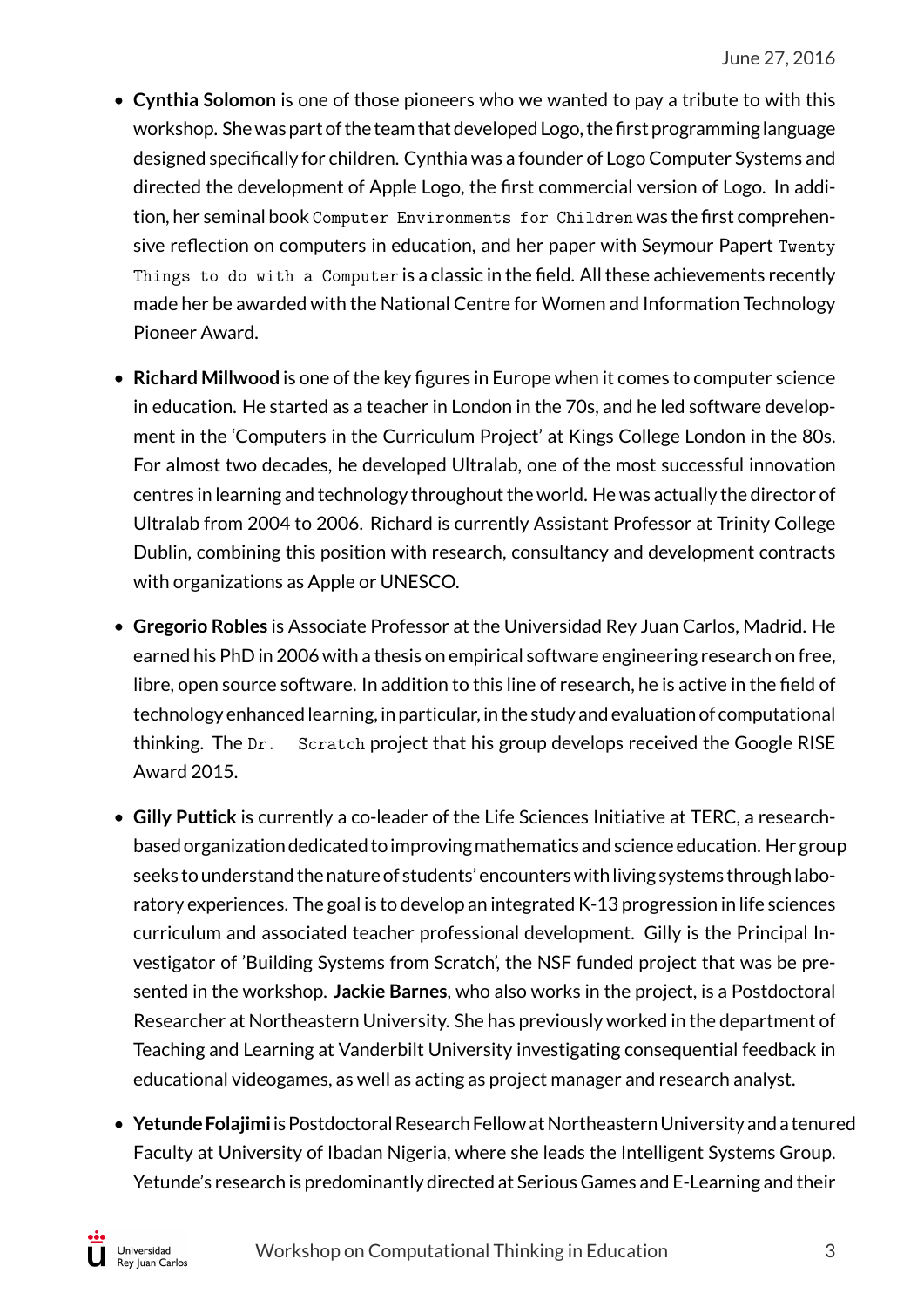applications for adult and Child Education, youth empowerment and women empowerment. Driven by a special passion to impact on the new generation of girls and women in Nigeria and to increase their interests and participation inComputer Science, she founded the Nigeria Geek Girls Club and organizes regular summer camps and hackathons.

## 2 IMPACT

#### 2.1 ATTENDANTS

26 people attended the workshop on-site. In order to manage the registration process we set up an Eventbrite page. Figure 1 shows the progression of registered people during the days prior to the event.



**Figure 1:** REGISTRATION ANALYTICS.

#### 2.2 STREAMING AND RECORDING

The workshop was broadcast live using Google Hangouts Onair technology. Figure 3 presents the number of viewers by time, with a total of 55 people connecting in some moment of the workshop. Table 1 shows the number of viewers by country, being US, Spain and Cyprus the countries with a bigger number of viewers.

In addition, as the recording has been embedded in the website, when writing this report (3 days after the workshop was held) 121 new visualizations have been accounted. Nonetheless, the recording will be edited in following days to have a final version that includes the RCC logo and more usable videos.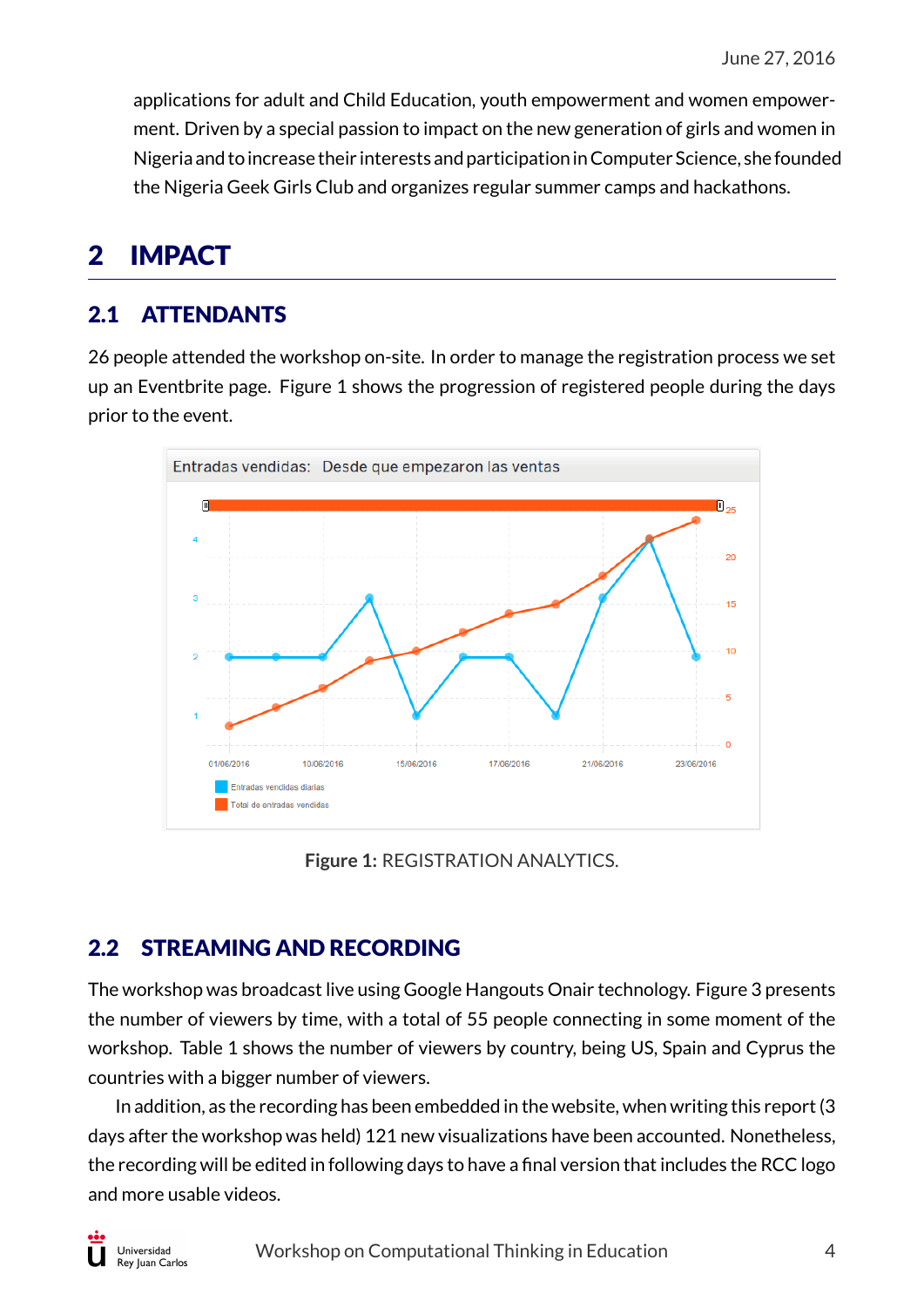

**Figure 2:** STREAMING ANALYTICS.

| Country              | Viewers        |
|----------------------|----------------|
| Argentina            | 1              |
| Brazil               | 1              |
| Chile                | 1              |
| Cyprus               | 13             |
| Spain                | 17             |
| Greek                | 1              |
| Ireland              | $\overline{2}$ |
| India                | 1              |
| Poland               | 2              |
| United Kingdom       | 2              |
| Turkey               | 1              |
| <b>United States</b> | 10             |

**Table 1:** STREAMING VIEWERS BY COUNTRY

#### 2.3 TWITTER

The workshop was promoted in Twitter using the hashtag 50yearsOfLogo. Figure 3 presents the analytics of the hashtag. As can be seen, 63 tweets from 29 different contributors along 3 days used the hashtag, reaching more than 24,000 accounts and being printed over 76,000 times.

#### 2.4 FLICKR

The pictures taken during the workshop have been uploaded to a Flickr album. In this moment the album has been visualized 25 times.